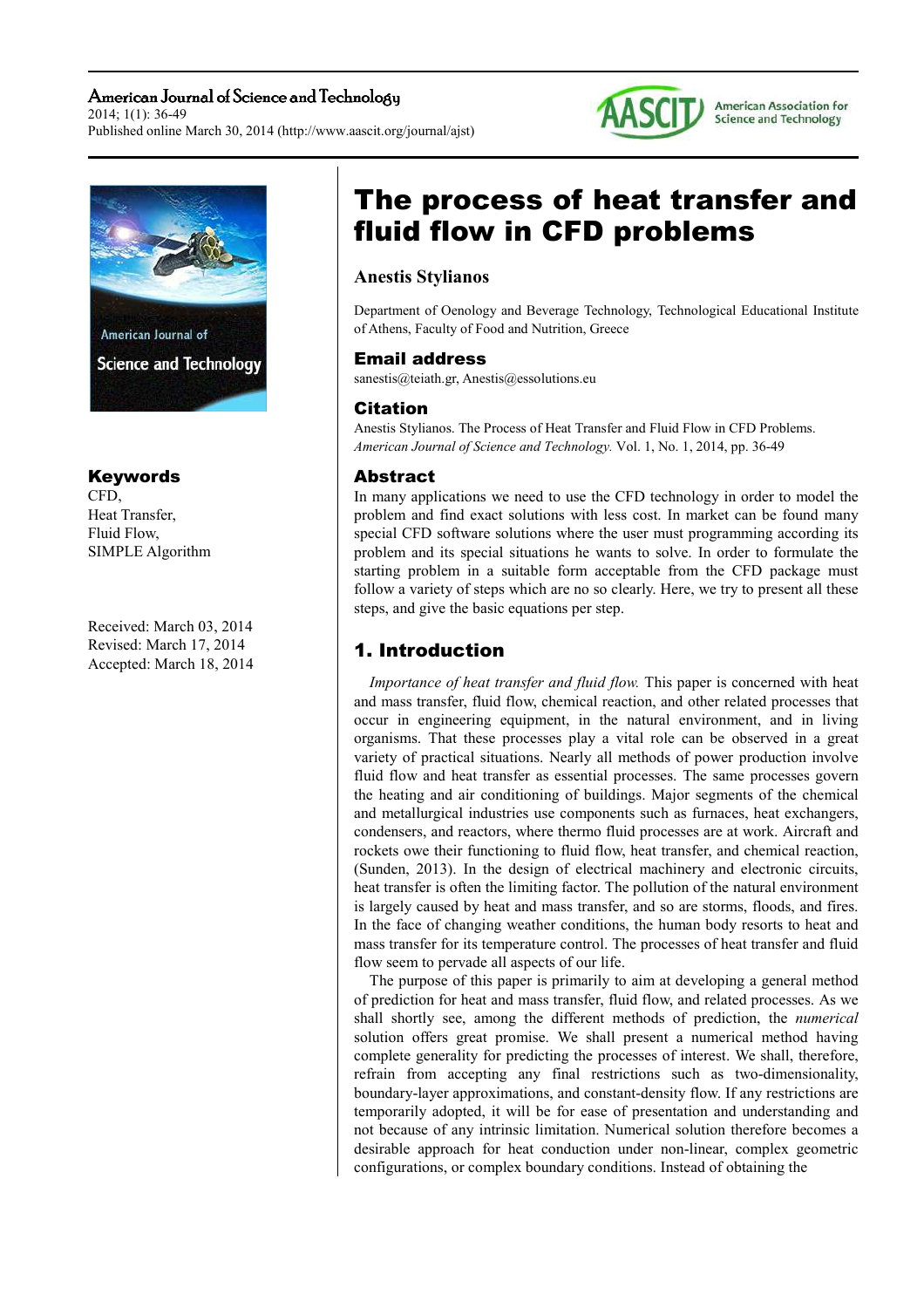analytical expression of the temperature distribution, the results of numerical solutions are given at discrete points. The numerical solution involves three steps: (1) discretization of the computational domain, (2) discretization of the governing equations, and (3) solution of the algebraic equations (Murthy et al., 2006).

#### 1.1. Basic Definitions

Prediction of heat transfer and fluid-flow processes can be obtained by two main methods: experimental investigation and theoretical calculation. We shall briefly consider each and then compare the two.

Experimental Investigation. The most reliable information about a physical process is often given by actual measurement. An experimental investigation involving full-scale equipment can be used to predict how identical copies of the equipment would perform under the same conditions. Such full-scale tests are, in most cases, prohibitively expensive and often impossible. The alternative then is to perform experiments on small-scale models. The resulting information, however, must be extrapolated to full scale, and general rules for doing this are often unavailable. Further, the small-scale models do not always simulate all the features of the full-scale equipment; frequently, important features such as combustion or boiling are omitted from the model tests. This further reduces the usefulness of the test results. Finally, it must be remembered that there are serious difficulties of measurement in many situations, and that the measuring instruments are not free from errors, [Hirsch,2007].

Theoretical Calculation. A theoretical prediction works out the consequences of a mathematical model, rather than those of an actual physical model. For the physical processes of interest here, the mathematical model mainly consists of a set of differential equations. If the methods of classical mathematics were to be used for solving these equations, there would be little hope of predicting many phenomena of practical interest. A look at a classical text on heat conduction or\ fluid mechanics leads to the conclusion that only a tiny fraction of the range of practical problems can be solved in closed form. Further, these solutions often contain infinite series, special functions, transcendental equations for eigenvalues, etc., so that their numerical evaluation may present a formidable task, (Patankar, 1975).

We shall now list the advantages that a theoretical calculation offers over a corresponding experimental investigation. These are low cost, speed, complete information, ability to simulate realistic and ideal conditions. The foregoing advantages are sufficiently impressive to stimulate enthusiasm about computer analysis. A blind enthusiasm for any cause is however undesirable. It is useful to be aware of the drawbacks and limitations. For the purpose of discussing the disadvantages of a theoretical calculation, it is, therefore, useful to divide

all practical problems into two groups:

*Group* A: Problems for which an adequate mathematical description can be written. (Examples: heat conduction, laminar flows, and simple turbulent boundary layers.). For difficult problems involving complex geometry, strong nonlinearities, sensitive fluid-property variations, etc., a numerical solution may be hard to obtain and would be excessively expensive if at all possible. Extremely fast and small-scale phenomena such as turbulence, if they are to be computed in all their time-dependent detail by solving the unsteady Navier-Stokes equations, are still beyond the practical reach of computational methods.

*Group* B: Problems for which an adequate mathematical description has not yet been worked out. (Examples: complex turbulent flows, certain non-Newtonian flows, formation of nitric oxides in turbulent combustion, some two-phase flows.) This research consists of proposing a model, working out its implications by computer analysis, and comparing the results with experimental data. Thus, computational methods play a key role in this research.

The steps which must follow someone in order to use CFD software for the suitable solution to his problem can be presented next, Fig 1. These are:



*Fig 1. The use of CFD Software.*

- 1. Specify the basic problems equations in 1D, 2D or 3D space. These are the mass, the momentum, the energy, the molecular and the temperature ones.
- 2. Specify the turbulence model if you have.
- 3. Solve the above equations and modify them so as their final form will take the general form of equation 8. Your scope will be to specify all the appropriate coefficients to input in the software.
- 4. Discretize the RANS equations following the finite elements or the Boundary elements or the Finite difference method.
	- 1. Specify the grid according to its geometry
	- 2. Choose the appropriate scheme
	- 3. Specify the over relaxation and/or under relaxation factors
	- 4. Specify the convection and/or diffusion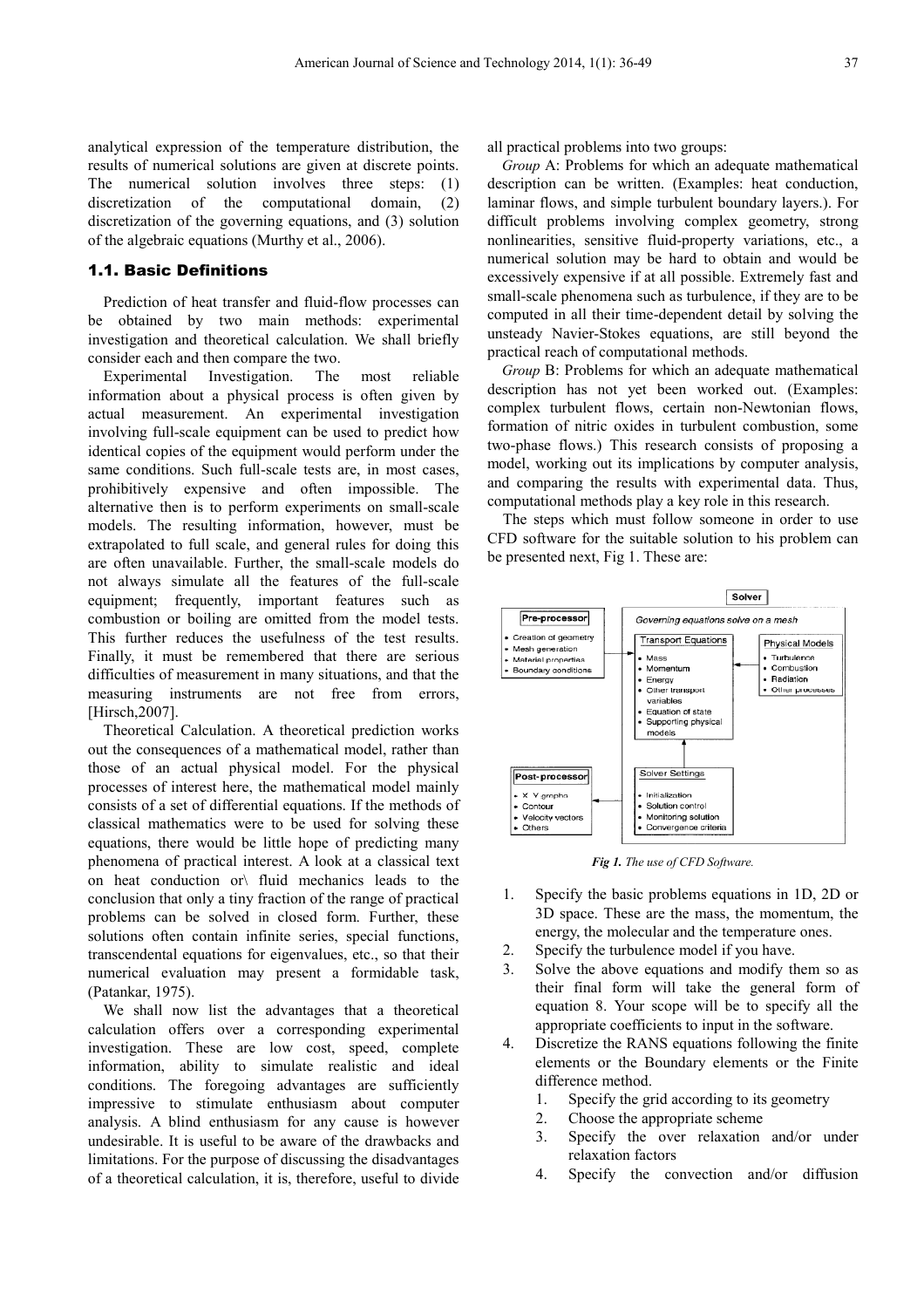factors

- 5. Specify the pressure and the velocity corrections
- 1. Specify initial values and boundary conditions
- 2. Choose a computer algorithm
- 3. Choose a CFD software program.

### 2. Basic Equations

The numerical solution of heat transfer, fluid flow, and other related processes can begin when the laws governing these processes have been expressed in mathematical form, generally in terms of differential equations. For a detailed and complete derivation of these equations, the reader should turn to a standard textbook. Our purpose here is to develop familiarity with the form and the meaning of these equations. It will be shown that all the equations of relevance here possess a common form, the identification of which is the step toward constructing a general solution procedure, (Lauder and Spalding, 1972).



*Fig 2. Flux balance over a control volume.* 

The individual differential equations that we shall encounter express a certain conservation principle. Each equation employs a certain physical quantity as its dependent variable and implies that there must be a balance among the various factors that influence the variable. The dependent variables of these differential equations are usually specific properties, i.e., quantities expressed on a unit-mass basis. Examples are mass fraction, velocity (i.e., momentum per unit mass), and specific enthalpy. The terms in a differential equation of this type denote influences on a unit-volume basis. An example will make this clear. Suppose J denotes a flux influencing a typical dependent variable φ. Let us consider the control volume of dimensions dx, dy, dz shown in Fig. 2. So, we can take the net balance per unit volume:

$$
\frac{\partial J_x}{\partial x} + \frac{\partial J_y}{\partial y} + \frac{\partial J_z}{\partial z} = divJ \tag{1}
$$

Another example of a term expressed on a unit-volume basis is the rate-of-change term  $\partial(\varphi \rho)/\partial t$ . If  $\varphi$  is a specific property and  $\rho$  is the density, then  $\varphi \rho$  denotes the amount of the corresponding extensive property contained in a unit volume. Thus,  $\frac{\partial (\varphi \rho)}{\partial t}$  is the rate of change of the relevant property per unit volume.

Let  $m<sub>l</sub>$  denote the mass fraction of a chemical species. In the presence of a velocity field u, the conservation of  $m<sub>l</sub>$  is expressed as:

$$
\frac{\partial}{\partial t}(\rho m_1) + \text{div}(\rho u m_1) = \text{div}(\Gamma_l \text{grad} m_1) + R_l \quad (2)
$$

Where  $\Gamma_1$  is the diffusion coefficient,  $\partial ( \rho m_1 ) / \partial t$ denotes the rate of change of the mass of the chemical species per unit volume. Also, the quantity  $\beta$ um<sub>l</sub> is the convection flux of the species, the  $R_1$  is the rate of generation of the chemical species per unit volume (negative, zero or positive,(Launder and Spalding, 1974).

The energy equation in its most general form contains a large number of influences. Since we are primarily interested in the form rather than in the details of the equation, it will be sufficient to consider some restricted cases. For a steady low-velocity flow with negligible viscous dissipation, for ideal gases, with c as a constant pressure specific heat and  $h = cT$ , the energy equation can be written as

$$
div(\rho uT) = div\left(\frac{k}{c}grad T\right) + \frac{S_h}{c}
$$
 (3)

The differential equation governing the conservation of momentum in a given direction for a Newtonian fluid can be written along similar lines; however, the complication is greater because both shear and normal stresses must be considered and because the Stokes viscosity law is more complicated than Fick's law or Fourier's law. With *u*  denoting the x-direction velocity, we write the corresponding momentum equation as

$$
\frac{\partial}{\partial t}(\rho u) + div(\rho u u) = div(\mu grad u) - \frac{\partial P}{\partial x} + B_x + V_x \tag{4}
$$

The momentum equation can be written in Cartesian coordinate system as:

$$
\frac{\partial}{\partial x}(\rho uu) + \frac{\partial}{\partial y}(\rho uv) + \frac{\partial}{\partial z}(\rho uw) = -\frac{\partial P}{\partial x} + \frac{\partial}{\partial x}(\mu_{eff} \frac{\partial u}{\partial x}) + \n\frac{\partial}{\partial y}(\mu_{eff} \frac{\partial u}{\partial y}) + \frac{\partial}{\partial z}(\mu_{eff} \frac{\partial u}{\partial z}) + \frac{\partial}{\partial x}(\mu_T \frac{\partial u}{\partial x}) + \frac{\partial}{\partial y}(\mu_T \frac{\partial v}{\partial x}) + \n\frac{\partial}{\partial z}(\mu_T \frac{\partial w}{\partial x})
$$
\n(5)

$$
\frac{\partial}{\partial x}(\rho vu) + \frac{\partial}{\partial y}(\rho vv) + \frac{\partial}{\partial z}(\rho vw) = -\frac{\partial P}{\partial y} + \frac{\partial}{\partial x}(\mu_{eff}\frac{\partial v}{\partial x}) + \frac{\partial}{\partial y}(\mu_{eff}\frac{\partial v}{\partial y}) + \frac{\partial}{\partial z}(\mu_{eff}\frac{\partial v}{\partial z}) + \frac{\partial}{\partial x}(\mu_T\frac{\partial u}{\partial y}) + \frac{\partial}{\partial y}(\mu_T\frac{\partial v}{\partial y}) + \frac{\partial}{\partial z}(\mu_T\frac{\partial w}{\partial y})
$$
\n(6)

$$
\frac{\partial}{\partial x}(\rho uw) + \frac{\partial}{\partial y}(\rho vw) + \frac{\partial}{\partial z}(\rho ww) = \n- \frac{\partial P}{\partial z} + \frac{\partial}{\partial x}(\mu_{eff} \frac{\partial w}{\partial x}) + \frac{\partial}{\partial y}(\mu_{eff} \frac{\partial w}{\partial y}) + \frac{\partial}{\partial z}(\mu_{eff} \frac{\partial w}{\partial z}) + \n\frac{\partial}{\partial x}(\mu_T \frac{\partial u}{\partial z}) + \frac{\partial}{\partial y}(\mu_T \frac{\partial v}{\partial z}) + \frac{\partial}{\partial z}(\mu_T \frac{\partial w}{\partial z})
$$
\n(7)

The density may be related, via an equation of state, to variables such as mass fraction and temperature. These variables and the velocity components obey the general differential equation. Further, the flow field should satisfy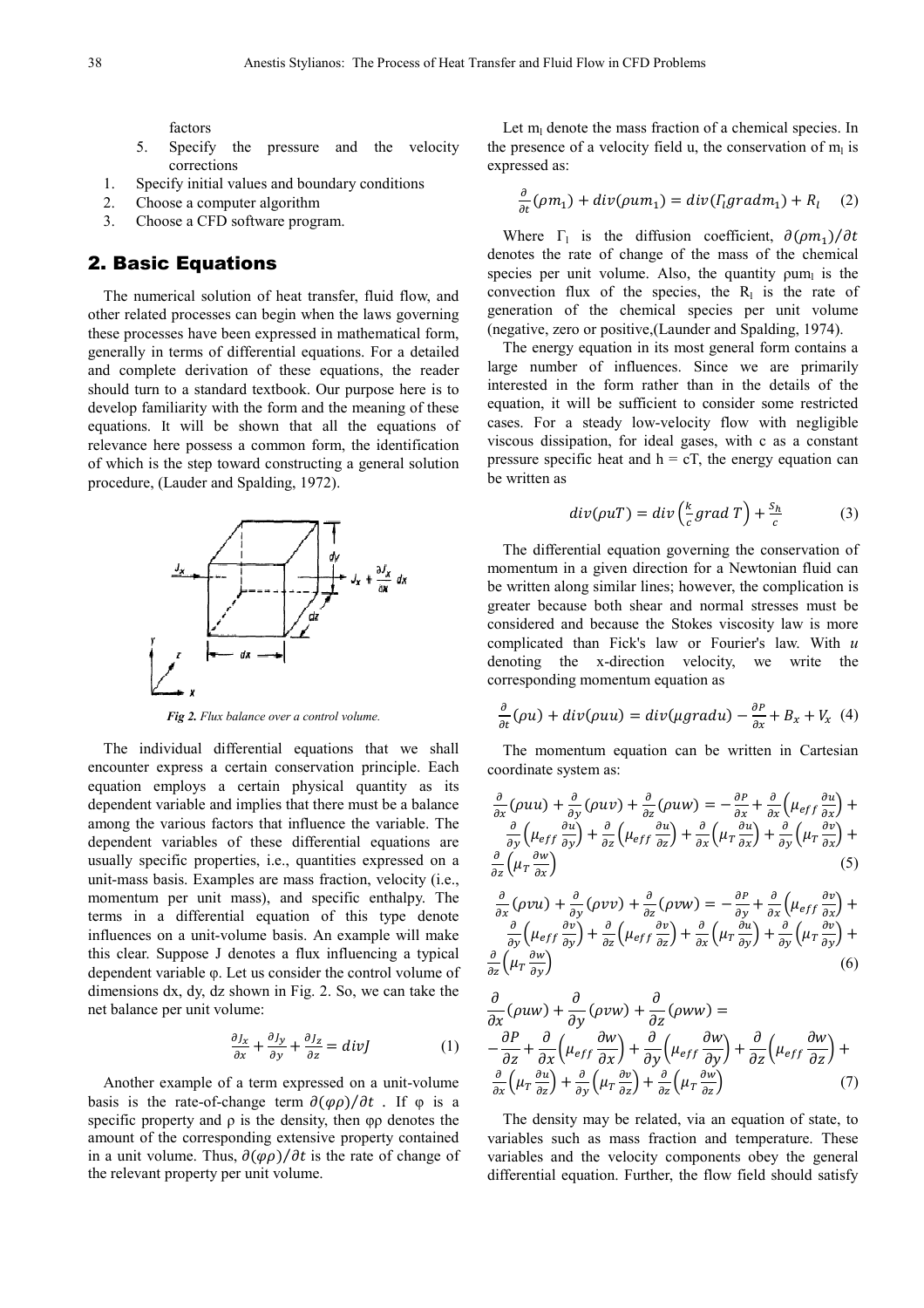an additional constraint, namely, the mass conservation or the continuity equation, which is

$$
\frac{\partial}{\partial t}(\rho t) + \text{div}(\rho u) = 0 \tag{8}
$$

Another useful representation is the Cartesian-tensor form of these equations:

$$
\frac{\partial \rho}{\partial t} + \frac{\partial}{\partial x_j} (\rho u_j) = 0 \tag{9}
$$

Where the subscript  $j$  can take the values 1, 2, 3, denoting the three spaces coordinates. When a subscript is repeated in a term, a summation of three terms is implied; for example,

$$
\frac{\partial}{\partial x_j}(\rho u_j) = \frac{\partial}{\partial x_1}(\rho u_1) + \frac{\partial}{\partial x_2}(\rho u_2) + \frac{\partial}{\partial x_3}(\rho u_3) \tag{10}
$$

An immediate benefit of the Cartesian-tensor form is that the one-dimensional form of the equation is obtained by simply dropping the subscript j. The procedure for casting any particular differential equation into the general form (16) is to manipulate it until, for the chosen dependent variable, the unsteady term and the convection and diffusion terms conform to the standard form. The coefficient of grad  $\varphi$  in the diffusion term is then taken as the expression for  $\Gamma$ , and the remaining terms on the righthand side are collectively defined as the source term S.

#### 3. The Turbulence Model

The equations for unsteady laminar flow are converted into the time averaged equations for turbulent flow by an averaging operation in which it is assumed that there are rapid and random fluctuations about the mean value. The additional terms arising from this operation are the socalled Reynolds stresses, turbulent heat flux, turbulent diffusion flux, etc. To express these fluxes in terms of the mean properties of the flow is the task of a turbulence model.

Many turbulence models employ the concept of a turbulent viscosity or a turbulent diffusivity to express the turbulent stresses and fluxes. The result is that the timeaveraged equations for turbulent flow have the same appearance as the equations for laminar flow, but the laminar exchange coefficients such as viscosity, diffusivity, and conductivity are replaced by *effective* (i.e., laminar plus turbulent) exchange coefficients. From a computational viewpoint, a turbulent flow within this framework is equivalent to a laminar flow with a rather complicated prescription of viscosity. (The same idea is applicable to non-Newtonian flows, which can be thought of as flows in which the viscosity depends on the velocity gradient. The currently popular "two-equation models" of turbulence (Launder and Spalding, 1972, 1974) employ, as one of the equations, the equation for the kinetic energy *k*  of the fluctuating motion and the term (G-ρε) is the net source term, then we take:

$$
\frac{\partial}{\partial t}(\rho k) + div(\rho u k) = div(F_k grad k) + G - \rho \varepsilon
$$
 (11)

The numerical procedures which are associated with turbulence models to make complete calculation methods can be divided into integral and differential types. Differential methods involve direct assumptions for the Reynolds stresses at a point and seek the solution of the governing equations in their partial differential form. Integral methods involve the integral parameters of the shear layer momentum thickness, shape parameter, skin friction coefficient, etc. One solves a system of ordinary differential equations (for 2-D flows), whose dependent variables are the profile parameters and independent variable is x; in 3-D flows, the equations are the partial differential equations in the plane of the layer. The important distinction between calculation methods is the type of turbulence model rather than the type of numerical procedure. The advantage of differential methods is that the restrictions and inaccuracy that arise from the need to parameterize the velocity profiles are avoided. Differential methods introduce substantially more detailed information about turbulence.

The turbulence models can be classified in several ways. The one most often used is that arranged in order of the number of differential equations solved in addition to the mean flow equations [Reynolds, 1976].

- (I) Zero equation models
- (II) One equation models
- (III) Two equation models
- (IV) Stress equation models

Most of the models, classes (I)-(III), use Boussinesq eddy viscosity model. Bradshaw et al. (1967), however, assume the constancy of the r/pk ratio, in boundary layer flows. Here z is the shear stress and k is the turbulent kinetic energy. It is important to note here that in this case the mean momentum and continuity equations form a hyperbolic system in contrast to the parabolic system obtained with the use of eddy viscosity models [Cebeci et al., 1980]. Other models which do not use the eddy viscosity assumption (class IV) obtain the Reynolds stress from a differential equation.

Zero equation model, which uses only the partial differential equation for the mean flow field and no transport equations for turbulence quantities, is also called "mean field" closure [Mellor and Herring, 1973]. The classes (II) to (IV) are called "transport equation" closures. Bradshaw (1972) describes the interplay between the development of models and the experiments.

Turbulence models for general-purpose CFD must be frame-invariant – i.e. independent of any particular coordinate system – and hence must be expressed in tensor form. These rules out simpler models of boundary-layer type (e.g. mixing-length models). Turbulent flows are computed either by solving the Reynolds-averaged Navier-Stokes equations with suitable models for turbulent fluxes or by computing the fluctuating quantities directly. The main approaches are summarized below.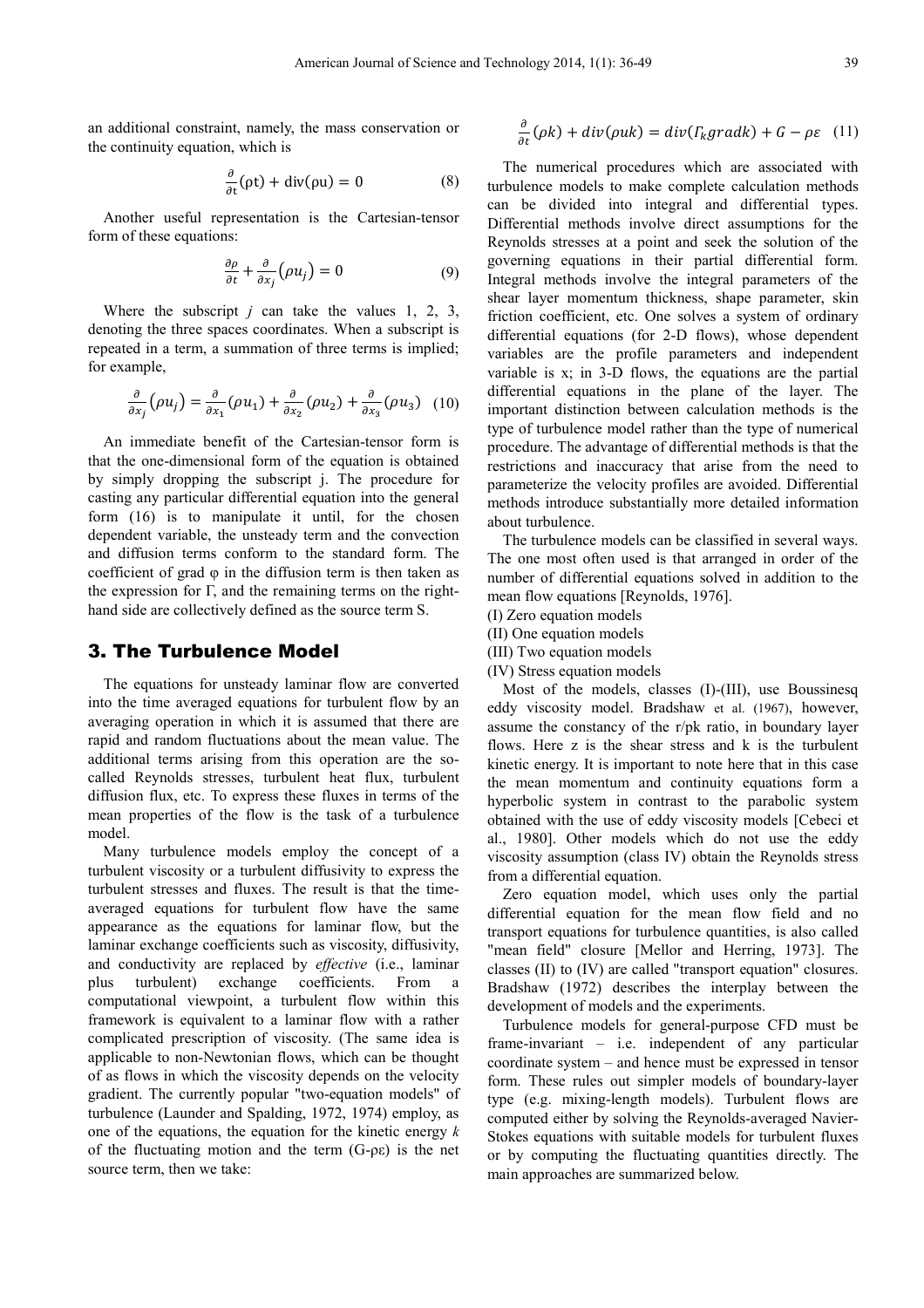Reynolds-Averaged Navier-Stokes (RANS) Models

- Eddy-viscosity models (EVM)
	- assume the (deviatory) turbulent stress proportional to the mean rate of strain;
	- Eddy viscosity derived from turbulent transport equations (usually  $k +$  one other).
	- Non-linear eddy-viscosity models (NLEVM)
	- turbulent stress modelled as a non-linear function of mean velocity gradients;
	- turbulent scales determined by solving transport equations (usually  $k +$  one other)
	- Mimic response of turbulence to certain important types of strain.
- Differential stress models (DSM)
	- aka Reynolds-stress transport models (RSTM) or second-order closure (SOC);
	- Solve transport equations for all turbulent stresses.

Computation of fluctuating quantities

- Large-eddy simulation (LES)
	- Compute time-varying flow, but model subgrid-scale motions.
- Direct numerical simulation (DNS)
	- No modelling; resolve the smallest scales of the flow.

The monograph by Launder and Spalding (1972) gives the mathematical concepts of turbulence models. Bradshaw and Cebeci (1978) describe the calculation methods for various classes of turbulent flows. Gosman et al. (1969) present various aspects of computation of recirculating flows. Several reviews have appeared concentrating on different aspects of turbulence modeling (Lauder and Spalding, 1972; Rotta, 1975; Lumley, 1978; Rodi, 1982; Spalding, 1982). A general review of turbulence models and their applications can be found in Refs [Lumley, 1978; Rodi, 1982; Spalding, 1982; Launder and Spalding, 1974; Meller and Yamada, 1982]. Launder and Spalding (1972) review briefly the turbulence models and their applications to internal flows, concentrating on their work till 1972. The reviews by Marvin (1983), Murphy (1984) and Wilcox and Rubesin (1980) have concentrated on turbulence models and their applications to external flows. In particular, they concentrated on the models used by NASA Ames groups. Lumley (1978, 1983) and Launder (1982) discuss the prospects of higher order closure models. Turbulence models and their application to atmospheric turbulence are reviewed by Donaldson (1972). Launder et al (1984) discuss second-moment closures in great detail. Meller and Yamada (1982) described the development and application of closure models to atmospheric and oceanic boundary layers. Rodi (1984) describes in detail the various turbulence models and their application to hydraulics problems. He evaluates the models with regard to their predictive capability and computational effort. Turbulence models available for the prediction of complex 3-D flows with curvature, rotation and flow separation are reviewed by Lekshminarayana (1985). Patel *et al.(1985)* provide an

exhaustive review of turbulence models for near-wall and low Reynolds number flows. The present review concentrates on turbulence models and their applications to a number of internal flows. The flows considered include 2- and 3-D flows, flows with and without swirl and flows with secondary motion. In the following, the main classes of turbulence models are described briefly.

The standard high Reynolds number k-ε turbulence model has been widely used in industrial applications to predict the overall performance of a device. The model has been proved to be very robust and economical from the view point of computer time because of the use of standard wall functions. However, it has been observed that in recirculating flow, the prediction of near wall quantity using the k-ε model does not compare very well with other low Reynolds number models. So, for the accurate prediction of overall quantity (the mean residence time, mixed volume and dead volume in a situation where mixing is of importance) in a device, modified forms of the standard k-ε model have been developed in the last decade. However, such modified k-ε models has not been used very extensively for industrial cases except its validation with simple experiments. It has been the main motivation of the present work to use the standard k-ε model of Launder and Spalding (1972) along with its modifications, RNG (Yahkot and Orszag, 1992), Chen-Kim (CK) and k-ε with Yap correction (k-ε Yap) (Monson et al., 1990). The four turbulence models listed above are all of high Reynolds number form and are, of course, restricted to situations in which the Reynolds number is sufficiently high for the viscous effect to be unimportant. However, to describe the flow close to a solid wall where the Reynolds number is not sufficiently high, low Reynolds number turbulence models with near-wall modifications have been reported to perform better (Patel et al., 1986). In many computations, we intend to use various low Reynolds number models like the Lam-Bremhorst model (LB model) (Lam and Bremharet, 1981), the Chen-Kim low Reynolds number (CK low Re) model (with and without Yap correction) and the simplest of the turbulence models the constant effective viscosity model.

Conservation equation for the turbulence kinetic energy

$$
\frac{\partial}{\partial x}(\rho u k) + \frac{\partial}{\partial y}(\rho v k) + \frac{\partial}{\partial z}(\rho w k) = \frac{\partial}{\partial x}(\frac{\mu_{eff}}{\sigma_k} \frac{\partial k}{\partial x}) + \frac{\partial}{\partial y}(\frac{\mu_{eff}}{\sigma_k} \frac{\partial k}{\partial y}) + \frac{\partial}{\partial z}(\frac{\mu_{eff}}{\sigma_k} \frac{\partial k}{\partial z}) + G_k - \rho \varepsilon \quad (12)
$$

Conservation equations for the dissipation rate of turbulence kinetic energy

$$
\frac{\partial}{\partial x}(\rho u k) + \frac{\partial}{\partial y}(\rho v k) + \frac{\partial}{\partial z}(\rho w k) = \frac{\partial}{\partial x}(\frac{\mu_{eff}}{\sigma_k} \frac{\partial k}{\partial x}) + \frac{\partial}{\partial y}(\frac{\mu_{eff}}{\sigma_k} \frac{\partial k}{\partial y}) + \frac{\partial}{\partial z}(\frac{\mu_{eff}}{\sigma_k} \frac{\partial k}{\partial z}) + G_k - \rho \varepsilon \quad (13)
$$

In these equations  $G_k$  represents the generation of turbulence kinetic energy due to the mean velocity gradients and can be expressed as;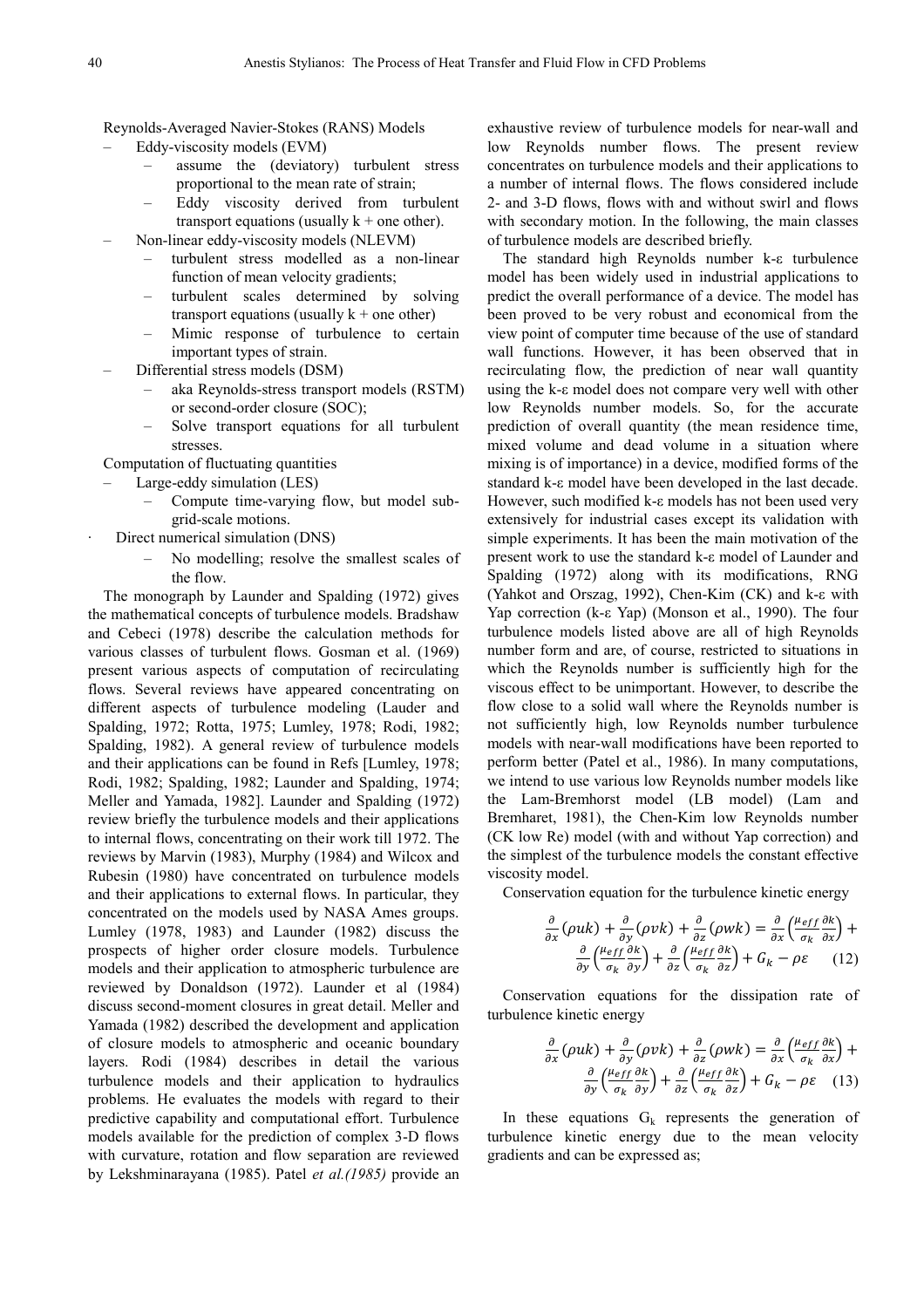$$
G_k = 2\mu_T \left[ \left( \frac{\partial u}{\partial x} \right)^2 + \left( \frac{\partial v}{\partial y} \right)^2 + \left( \frac{\partial w}{\partial z} \right)^2 \right] + \left[ \left( \frac{\partial u}{\partial y} + \frac{\partial v}{\partial x} \right)^2 + \left( \frac{\partial u}{\partial z} + \frac{\partial w}{\partial x} \right)^2 + \left( \frac{\partial v}{\partial z} + \frac{\partial w}{\partial y} \right)^2 \right]
$$
(14)

The turbulent or eddy viscosity  $\mu_T$ , is computed by combining k and ε as follows:

$$
\mu_T = \frac{c_\mu \rho k^2}{\varepsilon} \tag{15}
$$

Finally,  $c_1$ ,  $c_2$ ,  $c_\mu$ ,  $\sigma_k$ ,  $\sigma_{\varepsilon}$  are empirical constants with standard values [Launder and Spalding, 1974] as:

$$
C_1 = 1.43
$$
,  $c_2 = 1.92$ ,  $c_\mu = 009$ ,  $\sigma_k = 1.0$ ,  $\sigma_\epsilon = 1.3$ 

#### 4. The General Form of Equations

This brief journey through some of the relevant differential equations has indicated that all the dependent variables of interest here seem to obey a generalized conservation principle. If the dependent variable is denoted by  $\Phi = \Phi(x, y, z, t)$  the general differential equation is

$$
\frac{\partial}{\partial t}(\rho \Phi) + \text{div}(\rho \Phi u) = \text{div}(\text{Fgrad}\Phi) + S \quad (16)
$$

$$
\frac{\partial}{\partial t}(\rho \Phi) + \frac{\partial}{\partial x_j}(\rho u_j \Phi) = \frac{\partial}{\partial x_j} \left(\Gamma \frac{\partial \Phi}{\partial x_j}\right) + S \quad (17)
$$

The four terms in the general differential equation (16) are the unsteady term, the convection term, the diffusion term, and the source term. The dependent variable φ can stand for a variety of different quantities, such as the mass fraction of a chemical species, the enthalpy or the temperature, a velocity component, the turbulence kinetic energy, or a turbulence length scale. Accordingly, for each of these variables, an appropriate meaning will have to be given to the diffusion coefficient rand the source terms. - Not all diffusion fluxes are governed by the gradient of the relevant variable. The use of div(Γgradφ) as the diffusion term does not, however, limit the general  $\varphi$  equation to gradient-driven diffusion processes. Whatever cannot be fitted into the *nominal* diffusion term can always be expressed as a part of the source term; in fact, the diffusion coefficient Γ can even be set equal to zero if desired. A gradient-diffusion term has been explicitly included in the general φ equation because most dependent variables do require a prominent diffusion term of this nature.

Many times we can rewrite the eq.16 in equal definitions forms like:

$$
\frac{\partial}{\partial t}(\rho \Phi) + \text{div}(\rho \Phi u - \text{Fgrad} \Phi) = S \tag{18}
$$

$$
\frac{\partial}{\partial t}(\rho \Phi) + \text{div}(\rho \Phi u + J) = S \tag{19}
$$

In eq.19 we replace the diffusion term by the Fick law equation where J=-ΓgradΦ. Many times in Fick law we use the diffusion coefficient  $D = \Gamma/\rho$ . Using the eq. 16 and changing the values in Φ, we can take the mass, the momentum, the energy, the temperature, the turbulence model equations.

*Table 1. Coefficients value for the equations 16.* 

| <b>Equation</b>  | Ф           | $\Gamma_{\omega i}$            | S                                                        |
|------------------|-------------|--------------------------------|----------------------------------------------------------|
| Mass             |             | $\theta$                       | $\theta$                                                 |
| Chemical species | $m_i$       | $-\Gamma_i$ gradm <sub>i</sub> | $R_i$                                                    |
| Momentum         | u, v, w     | ugradu                         | $\partial P$<br>$+ B_x + V_x$<br>$\overline{\partial x}$ |
| Energy           | $T_i$       | $K/c$ grad $T$                 | $S_h/c$                                                  |
| Turbulence       | $\mathbf k$ | $\mu + \frac{v_t}{\sigma_k}$   | $\rho(G-\epsilon)$                                       |
| kinetic energy   |             |                                |                                                          |
| Dissipation rate |             |                                |                                                          |
| of turbulence    | ε           | $\mu + \frac{v_t}{\sigma_s}$   | $\rho \frac{k}{s} (c_{e1} G - c_{e2} \varepsilon)$       |
| kinetic rate     |             |                                |                                                          |

Another useful representation is the Cartesian-tensor form of these equations. Where the subscript *j* can take the values 1, 2, 3, denoting the three spaces coordinates. When a subscript is repeated in a term, a summation of three terms is implied; for example,

$$
\frac{\partial}{\partial x_j} \left( \Gamma \frac{\partial \phi}{\partial x_j} \right) = \frac{\partial}{\partial x_1} \left( \Gamma \frac{\partial \phi}{\partial x_1} \right) + \frac{\partial}{\partial x_2} \left( \Gamma \frac{\partial \phi}{\partial x_2} \right) + \frac{\partial}{\partial x_3} \left( \Gamma \frac{\partial \phi}{\partial x_3} \right) (20)
$$

Definitions. A two-way coordinate is such that the conditions at a given location in that coordinate are influenced by changes in conditions on either side of that location. A one-way coordinate is such that the conditions at a given location in that coordinate are influenced by changes in conditions on only one side of that location, (Patankar and Spalding, 1970).

*Parabolic, elliptic, hyperbolic.* It appears that the mathematical terms *parabolic* and *elliptic,* which are used for the classification of differential equations, correspond to our computational concepts of one-way and two-way coordinates. The term parabolic indicates a one-way behavior, while elliptic signifies the two-way concept. A situation is parabolic if there exists at least one one-way coordinate; otherwise, it is elliptic. A flow with one oneway space coordinate is sometimes called a boundarylayer-type flow, while a flow with all two-way coordinates is referred to as a recirculating flow (Patankar and Spalding 1970; Gosman at al., 1969).

Discretization. For a given differential equation, the required discretization equations may be derived in many ways such as Taylor Series Formulation, Variational Formulation, Method of weighted Residuals, Control Volume Formulation, etc. The result of the discretization must satisfy the four basic rules, which are a) the consistency at control volume faces, b) the positive coefficients, c) the negative slope linearization of the source terms and d) the sum of the neighbor coefficients.

Steady one-dimensional

We have already derived the discretization equation for steady conduction in one dimension. The governing differential equation, where with S we show the rate of heat generation per unit volume, Fig. 3, is:

$$
\frac{d}{dx}\left(k\frac{dT}{dx}\right) + S = 0\tag{21}
$$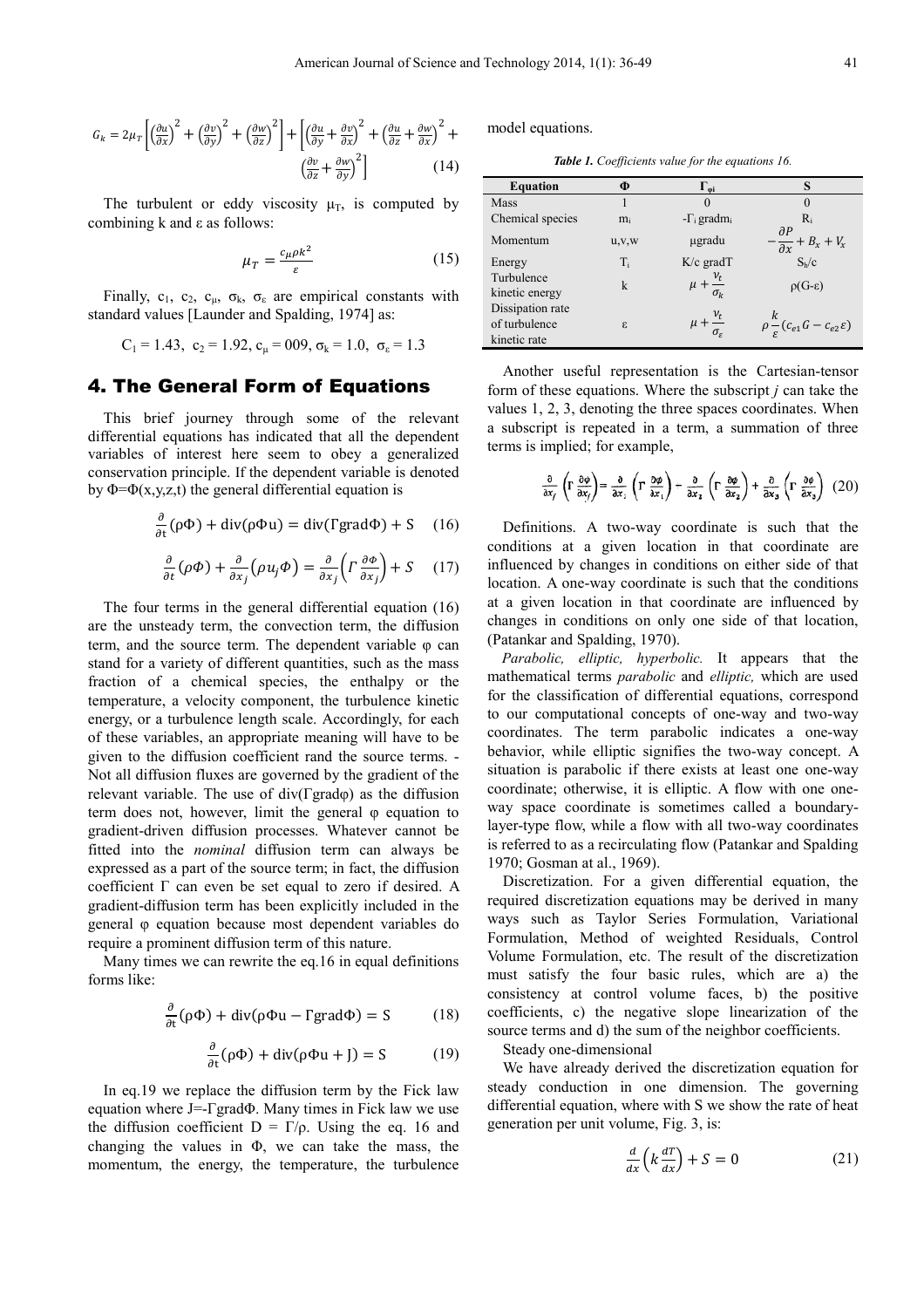This leads to the discretization equation

$$
a_P T_P = a_E T_E + a_W T_W + b \tag{22}
$$

Unsteady one-dimensional

With reference to the general differential equation for  $\varphi$ , we have now seen, at least in the one-dimensional context, how to handle the diffusion term and the source term. Here, we turn to the unsteady term and temporarily drop the source term, since nothing new needs to be said about it. Thus, we seek to solve the unsteady one-dimensional heatconduction equation



*Fig 3. Grid point cluster for the one dimensional problem.*

The discretization equation is now derived by integrating Eq. (23) over the control volume shown in Fig.3 and over the time interval from t to (t+ $\Delta t$ ). Thus

$$
\rho c \int_{w}^{e} \int_{t}^{t + \Delta t} \frac{\partial T}{\partial t} dt dx = \int_{t}^{t + \Delta t} \int_{w}^{e} \frac{\partial}{\partial x} \left( k \frac{\partial T}{\partial x} \right) dx dt \quad (24)
$$

After representation of some terms, assumptions and replacements we take as final result:

$$
a_P T_P = a_E \left[ f T_E + (1 - f) T_E^0 \right] + a_W \left[ f T_W + (1 - f) T_W^0 \right]
$$

$$
+ [a_P^0 - (1 - f)a_E - (1 - f)a_W]T_P^0 \qquad (25)
$$

Discretization Equation for Two Dimensions

A portion of a two-dimensional grid is shown in Fig.4. For the grid point P, points E and W are its x-direction neighbors, while N and S (denoting north and south) are the y-direction neighbors. The control volume around P is shown by dashed lines. Its thickness in the z direction is assumed to be unity. The nomenclature introduced in Fig.3 for distances  $\Delta x$ ,  $(\delta x)_{e}$ , etc. is to be extended to two dimensions here. Locating them exactly midway between the neighboring grid points is an obvious possibility, but other practices can also be employed. We have seen how to calculate the heat flux  $Q_e$  at the control-volume face between  $P$  and  $E$ . We shall assume that  $Q_e$ , thus obtained, prevails over the entire face of area  $(\Delta y^*1)$ . Heat flow rates through the other faces can be obtained in a similar fashion. In this manner, the differential equation

$$
\rho c \frac{\partial T}{\partial t} = \frac{\partial}{\partial x} \left( k \frac{\partial T}{\partial x} \right) + \frac{\partial}{\partial y} \left( k \frac{\partial T}{\partial y} \right) + S \qquad (26)
$$

Can be instantly turned into the discretization equation

$$
a_P T_P = a_E T_E + a_W T_W + a_N T_N + a_S T_S + b \quad (27)
$$

Discretization Equation for Three Dimensions

Finally, we add two more neighbors T and B (top and bottom) for the z direction to complete the threedimensional configuration. The discretization equation can easily be seen to be

$$
a_{P}T_{P} - a_{E}T_{E} + a_{W}T_{W} + a_{N}T_{N} + a_{S}T_{S} + a_{T}T_{T} + a_{B}T_{B} + b \quad (28)
$$



*Fig 4. Control volume for the two dimensional problem.* 

#### 4.1. The Use of a Grid

Finite difference equations are most efficiently solved in a rectangular domain (for 2-D applications and an equivalent hexahedral domain for 3-D applications) with equal grid spacing. Unfortunately, the majority of physical domains encountered are nonrectangular in shape. Thus, it is necessary to transform the nonrectangular physical domain to a rectangular computational domain where grid points are distributed at equal spacing. It is also important to note that the transformation allows the alignment of one of the coordinates along the body, thus facilitating the implementation of the boundary conditions. The objective of grid generation is then to identify the location of the grid points in the computational domain and the location of the corresponding grid points in the physical space. Furthermore, the metrics and Jacobian of transformation which are required for the solution of flow equations are computed within the grid generation routine, [Hoffman and Chiang, 2000].

Typically, grid generation schemes may be categorized as algebraic methods or differential methods. In the latter case, the scheme is based on the solution of a set of PDEs and may be subcategorized as either an elliptic, parabolic, or hyperbolic grid generation. Either category of grid generation scheme should include the following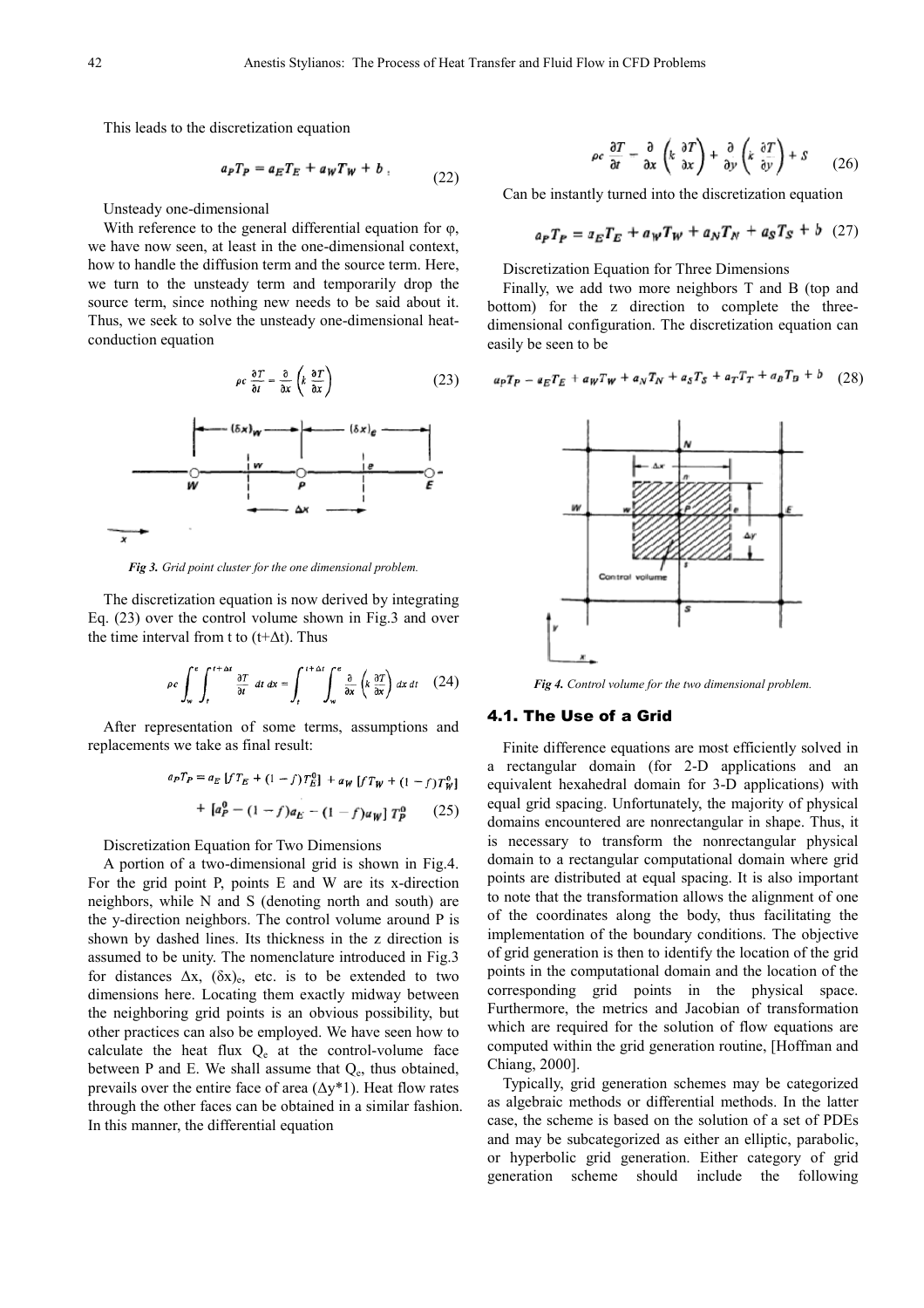considerations.

1. A mapping which guarantees one-to-one correspondence ensuring grid lines of the same family do not cross each other;

2. Smoothness of the grid distribution;

3. Orthogonality or near orthogonality of the grid lines;

4. Options for grid clustering.

A brief summary of the advantages and disadvantages of each method is provided below.

1. Algebraic grids

The advantages of this category of grid generators are: (a) They are very fast computationally; (b) Metrics may be evaluated analytically, thus avoiding numerical errors; (c) The ability to cluster grid points in different regions can be easily implemented.

The disadvantages are: (a) Discontinuities at a boundary may propagate into the interior region which could lead to errors due to sudden changes in the metrics; (b) Smoothness and skewness may be difficult to control.

2. Elliptic grids

The advantages of this class of grid generators are: (a) Will provide smooth grid point distribution, i.e., if a boundary discontinuity point exists, it will be smoothed out in the interior domain; (b) Numerous options for grid clustering and surface orthogonality are available; (c) Method can be extended to 3-D problems.

The disadvantages of the method are: (a) Computation time is large (compared to algebraic methods or hyperbolic grid generators); (b) Specification of the forcing functions P and Q (or the constants used in these functions) is not easy; (c) Metrics must be computed numerically.

3. Hyperbolic grids

The advantages of hyperbolic grid generators are: (a) The grid system is orthogonal in two dimensions; (b) Since a marching scheme is used for the solution of the system, computationally they are much faster compared to elliptic systems; (c) Grid line spacing may be controlled by the cell area or arc-length functions.

The disadvantages are: (a) Boundary discontinuity may be propagated into the interior domain; (b) Specifying the cell-area or arc-length functions must be handled carefully. A bad selection of these functions easily leads to undesirable grid systems.

#### 4.2. The Use of a Scheme

For certain specific values of the weighting factors  $f_i$ , the discretization equation reduces to one of the well-known schemes for parabolic differential equations, [Patel and Markatos, 1986]. In particular,  $f = 0$  leads to the explicit scheme,  $f = 0.5$  to the Crank-Nicolson scheme, and  $f = 1$  to the fully implicit scheme. Here, we present the equations of the fully implicit scheme which is the most common in use.

$$
a_P T_P = a_E T_E + a_W T_W + b \tag{29}
$$

Where

$$
a_E = \frac{k_e}{(\delta x)_e} \tag{30}
$$

$$
a_W = \frac{k_w}{(\delta x)_w} \tag{31}
$$

$$
a_P^0 = \frac{\rho c \, \Delta x}{\Delta t} \tag{32}
$$

$$
b = S_C \Delta x + a_P^0 T_P^0 \tag{33}
$$

$$
a_P = a_E + a_W + a_P^0 - S_P \Delta x \tag{34}
$$



*Fig 5. Variation of temperature with time for different schemes.* 

#### 4.3. Over Relaxation and under Relaxation

In the iterative solution of the algebraic equations or in the overall iterative scheme employed for handling nonlinearity, it is often desirable to speed up or to slow down the changes, from iteration to iteration, in the values of the dependent variable. This process is called over laxation or under laxation depending on whether the variable changes are accelerated or slowed down: Over relaxation is often used in conjunction with the Gauss-Seidel method the resulting scheme being known as Successive Over-Relaxation (SOR). With the line-by-line method, the use of over relaxation is less common. Under relaxation is a very useful device for nonlinear problems. It is often employed to avoid divergence in the iterative solution of strongly nonlinear equations. There are many ways of introducing over relaxation or under relaxation. Some practices will be described here. We shall work with the general discretization equation of the form

$$
a_P T_P = \Sigma a_{nb} T_{nb} + b \tag{35}
$$

Another technique of over relaxation or under relaxation is to replace the discretization equation (35) with the next equation where i is the so called inertia and a is the suitable relaxation factor. For positive values of i the equation has the effect of under relaxation and for negative values of i produce over relaxation.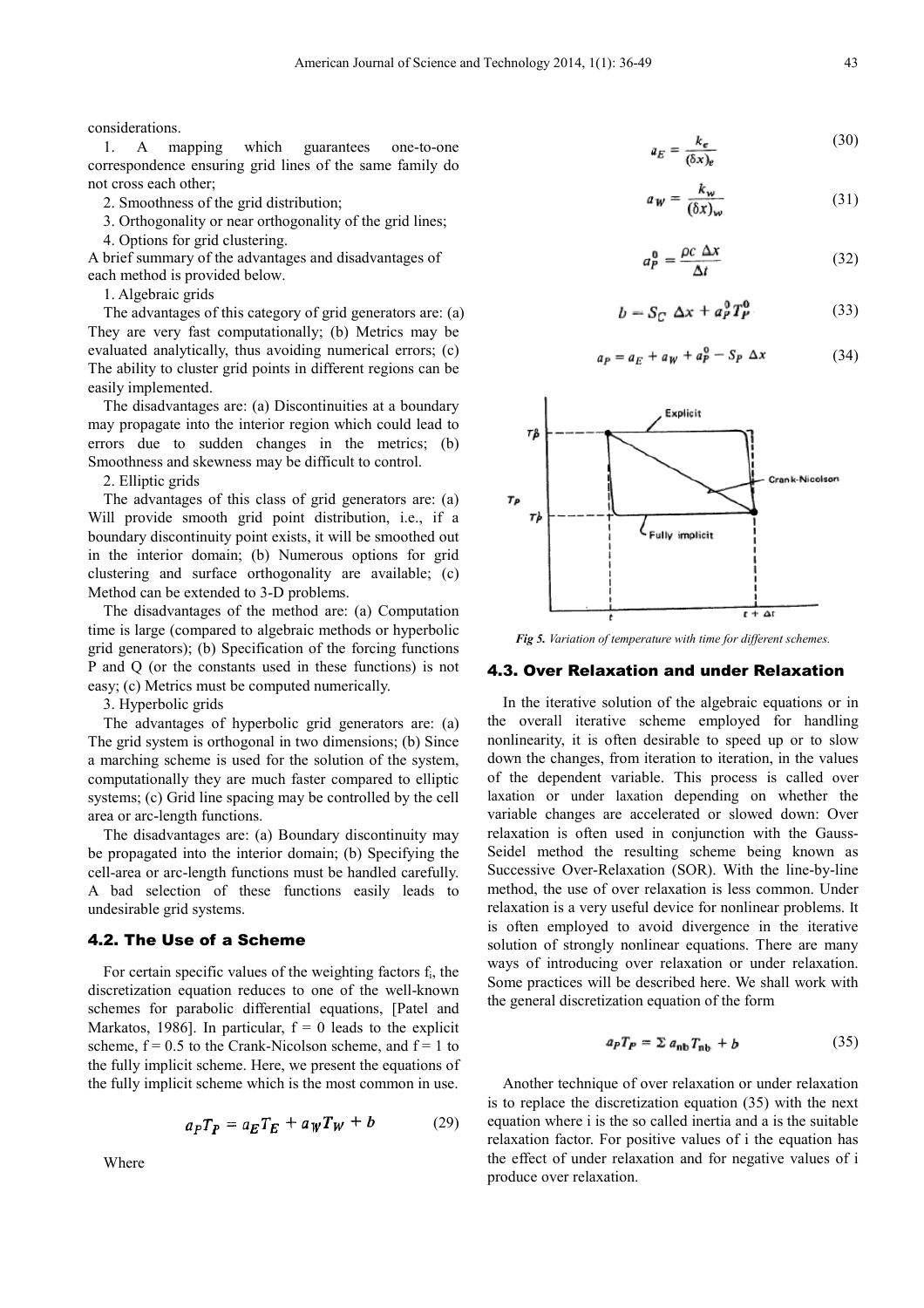$$
(a_P + i)T_P = \sum a_{\rm nb} T_{\rm nb} + b + iT_P^* \qquad (36)
$$

#### 4.4. Convection and Diffusion

So far we have seen how to formulate the discretization equation from the general differential equation containing the unsteady term, the diffusion term, and the source term. The only omission has been the convection term, which we shall now include. We have also dealt with the methods of solving the algebraic equations; as long as the addition of the convection term does not alter the *form* of the discretization equation, the same methods continue to apply. The convection is created by fluid flow. Our task is to obtain a solution for *φ* in the presence of a *given flow field*  (i.e., the velocity components and the density). The origin of the flow-field information is immaterial here. Having somehow acquired the flow field, we wish to calculate the temperature, concentration, enthalpy, or any such quantity that is represented by the general variable φ. Although convection is the only new term introduced in this chapter, its formulation is not very straightforward. The convection term has an inseparable connection with the diffusion term, and therefore, the two terms need to be handled as one unit.

# 5. Specify Initial Values and Boundary Conditions

The flow can be from the top left hand corner. The flow field is computed by solving the mass and momentum conservation equations in a boundary fitted coordinate system along with a set of realistic boundary conditions. The boundary conforms to a regular Cartesian system in case of no inclined wall. The free surface of the liquid was considered to be flat and the slag depth was considered to be insignificant. With these two assumptions the flow field was solved with the help of the above equations for all the turbulence models. The effect of natural convection is ignored because the ratio, Gr/Re2=0.044∆Τ [Lopez-Ramirez et al., 2000], where ∆T, the driving force for natural convection is the temperature difference between the liquid steel at the top free surface and the bulk temperature of the liquid, which is much less than unity for all the cases that are computed here.

The formation of waves at the free surface was ignored. The free surface was assumed to be flat and mobile. Fluxes of all quantities across the free surface were assumed to be zero [Szekely et al,, 1987]. Therefore, normal velocity component (for convective flux) and normal gradients of all variables (for diffusive flux) were all set to zero, i.e.

$$
w = 0
$$
,  $\frac{\partial u}{\partial z} = 0$ ,  $\frac{\partial v}{\partial z} = 0$ ,  $\frac{\partial k}{\partial z} = 0$ ,  $\frac{\partial \varepsilon}{\partial z} = 0$ , (37)

The exit can be computationally treated as either a standard outflow or as a plane or surface, at which flow occurs at an ambient pressure (taken). At the outlets, both

types of boundary conditions were applied in order to assess the similarity of the experimental results to model configuration.

At all the solid walls, the velocity components was set to zero, at both the side walls,

$$
u=0
$$
,  $v=0$ ,  $w=0$ ,  $k=0$ ,  $\varepsilon=0$  (38)

At both the frontal side walls,

$$
u=0
$$
,  $v=0$ ,  $w=0$ ,  $k=0$ ,  $\varepsilon=0$  (39)

At the bottom wall

$$
u=0
$$
,  $v=0$ ,  $w=0$ ,  $k=0$ ,  $\varepsilon=0$  (40)

# 6. Computer Program and CFD Software

It should be noted that, while constructing the discretization equations, we cast them into a linear form but did not assume that a particular method would be used for their solution. Therefore, any suitable solution method can be employed at this stage. It is useful to consider the derivation of the equations and their solution as two distinct operations, and there is no need for the choices in one to influence the other. In a computer program, the two operations can be conveniently performed in separate sections, and either section can be independently modified when desired.

So far, we have obtained the multidimensional discretization equations by a straightforward extension of the one-dimensional situation. One procedure that cannot so easily be extended to multiple dimensions is the tridiagonal matrix algorithm (TDMA). Direct methods (i.e., those requiring no iteration) for solving the algebraic equations arising in two- or three-dimensional problems are much more complicated and require rather large amounts of computer storage and time. For a linear problem, which requires the solution of the algebraic equations only once, a direct method may be acceptable; but in nonlinear problems, since the equations have to be solved repeatedly with updated coefficients, the use of a direct method is usually not economical. We shall, therefore, exclude direct methods from further consideration, except to say that a computer program for the direct solution of discretization equations in two dimensions. There are many iterative methods for solving algebraic equations.

#### 6.1. The Tridiagonal Matrix Algorithm (TDMA)

In numerical linear algebra, the tridiagonal matrix algorithm, also known as the Thomas algorithm, is a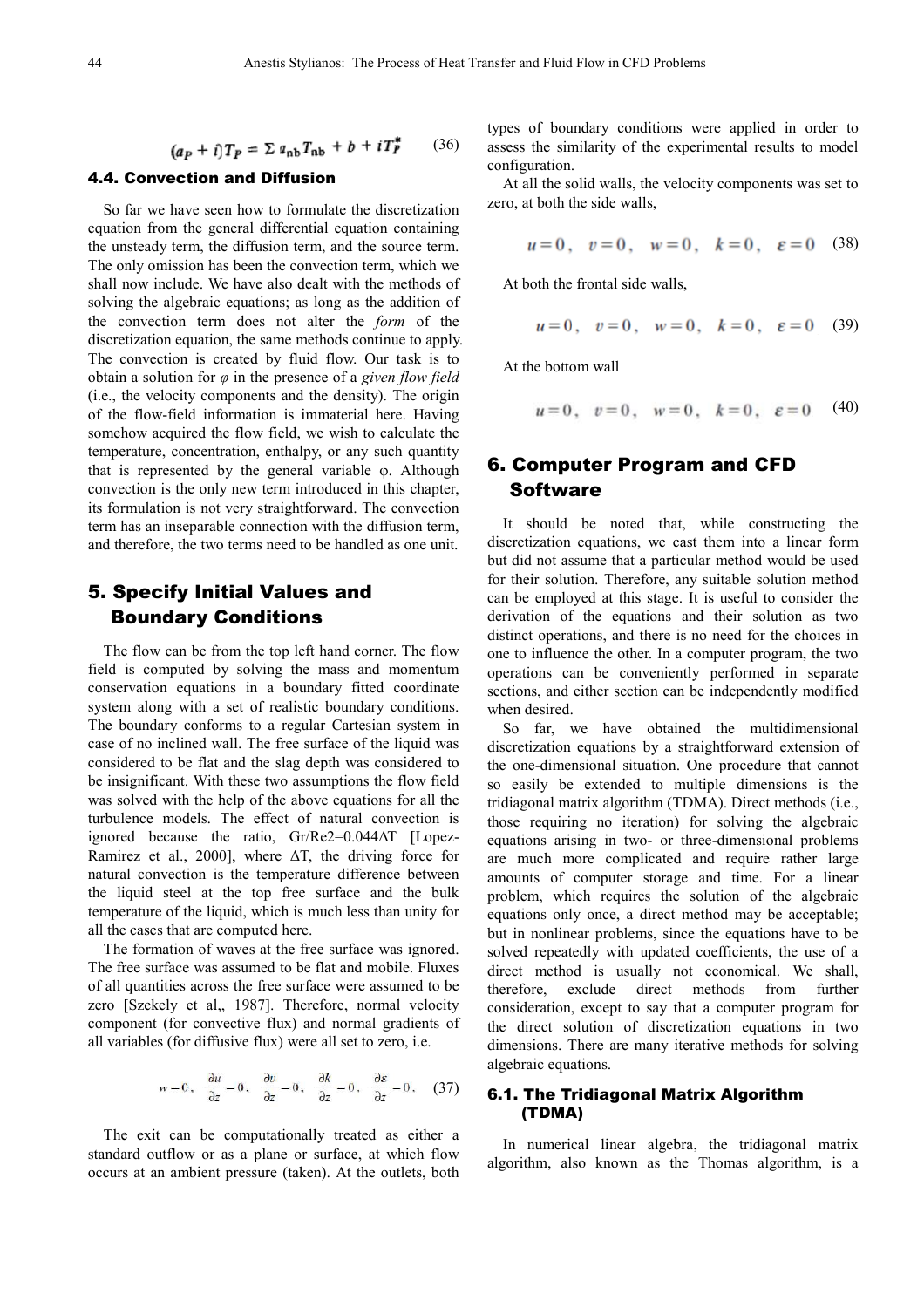simplified form of Gaussian elimination that can be used to solve tridiagonal systems of equations. A tridiagonal system for n unknowns may be written as

mplified form of Gaussian elimination that can be used to

\nolve tridiagonal systems of equations. A tridiagonal

\nsystem for n unknowns may be written as

\n
$$
a_i x_{i-1} + b_i x_i + c_i x_{i+1} = d_i,
$$
\nWhere

\n
$$
a_1 = 0 \text{ and } c_n = 0
$$
\n
$$
\begin{bmatrix}\n b_1 & c_1 & 0 \\
a_2 & b_2 & c_2 & 0 \\
a_3 & b_3 & \ddots & 0 \\
0 & a_n & b_n & \ddots & 0 \\
0 & a_n & b_n & \ddots & 0 \\
0 & a_n & b_n & \ddots & 0 \\
0 & a_n & b_n & \ddots & 0 \\
0 & a_n & b_n & \ddots & 0 \\
0 & a_n & b_n & \ddots & 0 \\
0 & a_n & b_n & \ddots & 0 \\
0 & a_n & b_n & \ddots & 0 \\
0 & a_n & b_n & \ddots & 0 \\
0 & a_n & b_n & \ddots & 0 \\
0 & a_n & b_n & \ddots & 0 \\
0 & a_n & b_n & \ddots & 0 \\
0 & a_n & b_n & \ddots & 0 \\
0 & a_n & b_n & \ddots & 0 \\
0 & a_n & b_n & \ddots & 0 \\
0 & a_n & b_n & \ddots & 0 \\
0 & a_n & b_n & \ddots & 0 \\
0 & a_n & b_n & \ddots & 0 \\
0 & a_n & b_n & \ddots & 0 \\
0 & a_n & b_n & \ddots & 0 \\
0 & a_n & b_n & \ddots & 0 \\
0 & a_n & b_n & \ddots & 0 \\
0 & a_n & b_n & \ddots & 0 \\
0 & a_n & b_n & \ddots & 0 \\
$$

For such systems, the solution can be obtained in  $O(n)$ operations instead of  $O(n^3)$  required by Gaussian elimination. A first sweep eliminates the  $u_i$ 's, and then an (abbreviated) backward substitution produces the solution. Examples of such matrices commonly arise from the discretization of 1D Poisson equation (e.g., the 1D diffusion problems) and natural cubic spline interpolation; similar systems of matrices arise in tight binding physics or nearest neighbor effects models.

#### 6.2. The Algorithm for Numerical Simulation

In the numerical solution of incompressible fluid flow In the numerical solution of incompressible fluid flow<br>and heat transfer problems, the pressure-correction approach is the most popular method used in CFD/NHT community. The first pressure-correction algorithm was the SIMPLE proposed by Patankar and Spalding (1972). The SIMPLE proposed by Patankar and Spalding (1972). The acronym SIMPLE stands for semi-implicit method for the pressure-linked equation. The major approximations made in the SIMPLE algorithm are (Tao, 2001): implicit method for the<br>pr approximations made<br>2001):<br>e initial velocity fields

The initial pressure field and the initial velocity fields are independently assumed, henc interconnection between pressure and velocities are neglected, leading to some inconsistency between them. The effects of the pressure corrections of the neighboring grids are arbitrary dropped in order to simplify the solution procedure, thus make the algorithm semi-implicit. the inherent

These assumptions will not affect the final solutions if the iterative process converges (Tao, 2001; Patankar, 1980). However, they do affect the convergence rate. As described in Shyy and Mittal (1998), the great simplicity of the SIMPLE algorithm comes from the neglecting the terms that couples neighboring velocity values in the equation for the velocity correction. However, this can also cause slow convergence of the SIMPLE algorithm and it has been found this neglect tends to over predict the pressure correction and under relaxation for the pressure correction has to be resorted to in order to stabilize the iterative procedure. Therefore, a number of variants SIMPLE algorithms were proposed in order to overcome one or both of the approximations (Liu et al., 2005).

the approximations (Liu et al., 2005).<br>The SIMPLER algorithm (Patankar, 1981) successfully overcome the first approximation, and is widely used in

the current CFD/NHT community. Even though there are more than ten variants of the SIMPLE SIMPLE-like algorithm, the second approximation, i.e. the drop of the neighboring grid effects, have not been successfully resolved so far and many attempts have been made to resolve the problem. Van Doormaal and Raithby (1984) proposed the SIMPLEC algorithm, in which by changing the definition of the coefficients of the velocity correction equation the effects of this drop is partially compensated. In the algorithm SIMPLEX (van Doormaal and Raithby, 1985; Raithby and Schneider, 1988), by solving a set of algebraic equation for the coefficients in the velocity correction equations, the effects of dropping the neighboring grids are also taken into account in some degree. In 1985, the PISO method is proposed by Issa (1985) to implement two or more correction steps of pressure correction. In 1986 Connell and Stow (1986) proposed two variants of pressure correction process. Chatwani and Turan (1991) proposed a pressure-velocity coupling algorithm to determine the pressure-velocity coupling algorithm to determine the under-relaxation factor in the pressure correction equation based on the minimization of the global mass residual norm. Lee and Tzong (1992) introduced an artificial source term into the pressure-linked equation to improve the convergence performance. Yen and Liu (1993) proposed the explicit correction step method to accelerate the convergence by making the velocity explicitly satisfy the momentum equation. For buoyancy driven fluid flows Sheng et al. (1998) introduced a temperature correction into the velocity correction equation. Yu et al.(2001) modified the SIMPLER algorithm by artificially changing the under-relaxation term to match the variable to be solved. The revised method was called MSIMPLER. All the above-mentioned algorithms and some others not mentioned above (for example, SIMPLESSEC, SIMPLESSE of Gjesdal and Lossius (1997), and the method proposed in Wen and Ingham (1993) are usually called SIMPLE-like or SIMPLE-family algorithm. The character common to all these algorithms is that a pressure correction term is introduced to the segregated solution process to improve the velocity and the effects of the pressure corrections of the neighboring grid points are neglected. Moukalled and Darwish (2000) made a comprehensive review and reorganization of the express format for all the pressure correction algorithms. It can be seen that the SIMPLER algorithm successfully overcomes the first approximation, while almost all other variants of the SIMPLE algorithm concentrate on overcoming the second approximation. There seems no such attempt in the literature to combine the SIMPLER algorithm and one of the other variants so that the effects of both of the two approximations can be alleviated in a better degree in one algorithm. linked equation to improve the<br>e. Yen and Liu (1993) proposed<br>step method to accelerate the ed the SIMPLER algorithm by artificially changing<br>ler-relaxation term to match the variable to be solved.<br>evised method was called MSIMPLER. All the<br>mentioned algorithms and some others not<br>ned above (for example, SIMPLESS ocess to improve the velocity and the effects of the essure corrections of the neighboring grid points are glected. Moukalled and Darwish (2000) made a mprehensive review and reorganization of the express rmat for all the mbine the SIMPLER algorithm and one of<br>nts so that the effects of both of the two<br>can be alleviated in a better degree in one<br>(2005) work, the idea of SIMPLEC was

Liu et al., (2005) work, the idea of SIMPLEC was incorporated into the SIMPLER algorithm to overcome the second approximation in some extent. The revised algorithm is called consistent-SIMPLER (CSIMPLER) hereafter. Numerical experiments showed that CSIMPLER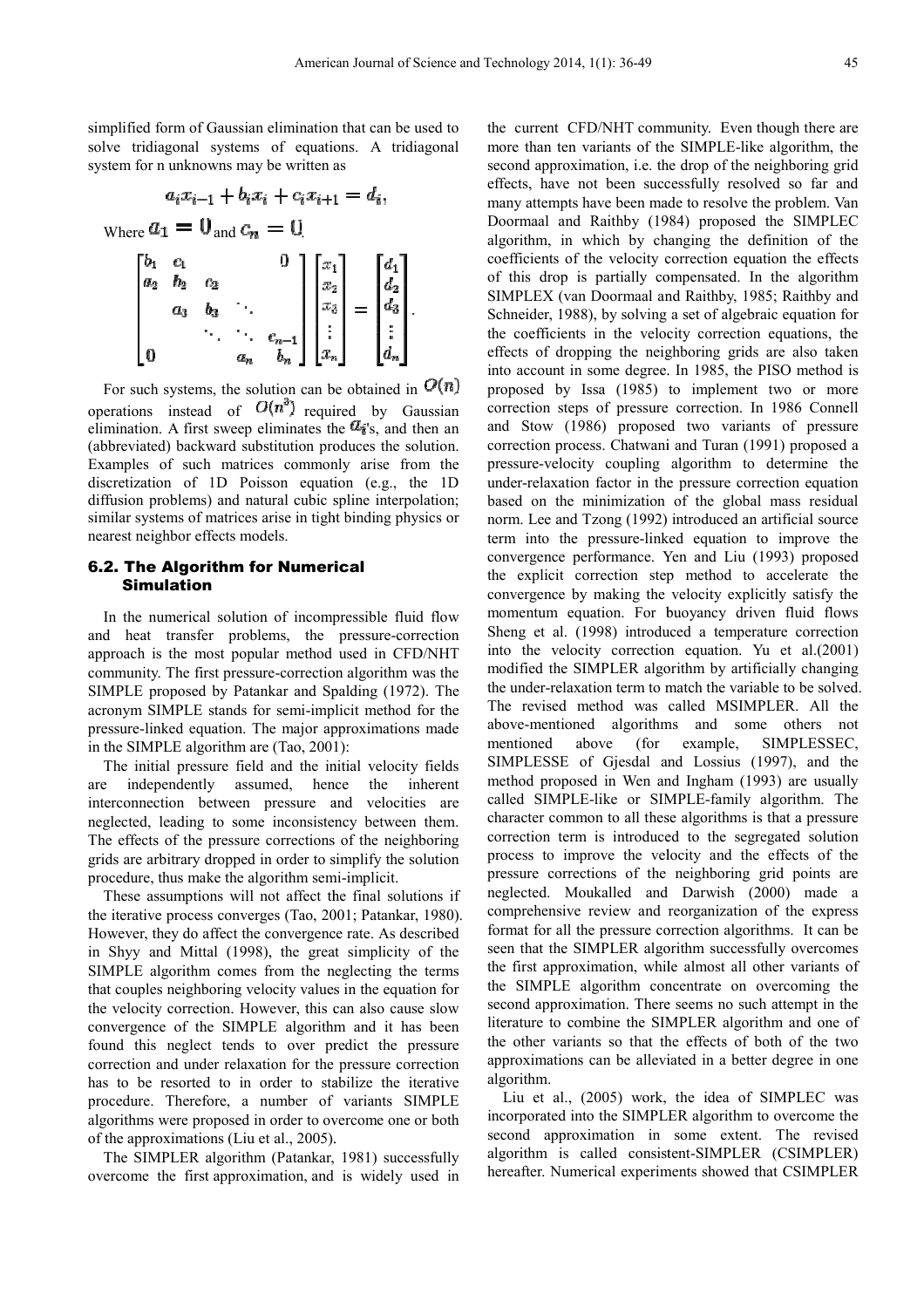can generally accelerate the rate of convergence, especially for natural convection and the cases with low underrelaxation factor.

In the last few years there has been continuous progress in the development of CFD codes. These codes can now cope with a high level of complexity in many research fields, which makes them attractive to use. However, CFD codes that are used in the food processing industry have not reached a relatively mature state, they still require to be improved in accuracy, ease of use, robustness and computational efficiency. Of all the commercial CFD codes there are some codes for general purpose as well as for specific applications (e.g. non-Newtonian flow). Most of these commercial CFD codes can be supported on the platforms of UNIX on workstations and WINDOWS or LINUX on high-end Intel Pentium PCs. Table 2 summarizes the main commercial CFD codes.

*Table 2. Commercial CFD code list.*

| <b>CFD</b> code | Web site                           |
|-----------------|------------------------------------|
| <b>CFX</b>      | http://www.software.aeat.com/cfx/  |
| <b>FLUET</b>    | http://www.fluent.com/             |
| <b>PHOENICS</b> | http://www.cham.co.uk/             |
| <b>STAR-CD</b>  | http://www.cd.co.uk                |
| FLOW-3D         | http://www.flow3d.com              |
| <b>CFD-ACE</b>  | http://www.cfdrc.com               |
| <b>ICEM CFD</b> | http://www.icemcfd.com/icepak.html |
| <b>TECPLOT</b>  | http://www.amtec.com               |
| <b>PAM-FLOW</b> | http://www.esi.com.au/             |
| <b>FLOVENT</b>  | http://www.flomerics.com/          |

#### 6.2.1. The SIMPLER Algorithm

In all cases considered, the flow was assumed to be Newtonian, laminar and two-dimensional. Viscous dissipation is omitted. All thermo physical properties except density are presumed constant. The Boussinesq approximation is used for natural convection problem. Discretizing the governing equations by the finite volume method (Tao, 2001; Moukalled and Darwish, 2000) on a staggered grid system (Figure 6), we have another form of the equation (35)



*Figure 6. Control volumes in 2D Cartesian coordinates.* 

Where  $\Phi$  is the general valuable standing for u and v, the subscripts P and  $n_b$  refer to the gird point P and its neighboring grids, respectively,  $a_p$  is the coefficient for the main grid point,  $a_{nb}$ 's are the coefficients of neighboring grid points and b is the source term. For the discretized momentum equations separating the pressure gradient term from the b-term and replace the general valuable by u or v, we have:

$$
a_{e}u_{e} = \sum a_{\rm nb}u_{\rm nb} + (p_{P} - p_{E})A_{e} + b \quad (42)
$$

$$
a_n v_n = \sum a_{\rm nb} v_{\rm nb} + (p_P - p_N) A_n + b \qquad (43)
$$

The discretized pressure equation is deduced from the momentum equations and the continuity equation and can be expressed as, (Tao, 2001; Patankar, 1980):

$$
a_p p = \sum a_{\rm nb} p_{\rm nb} + b_p \tag{44}
$$

By solving equations (42) and (43), we can obtained the intermediate solutions, symbolized by u \* and v \* which need to be improved such that the improved velocities can satisfy the mass conservation condition for each control volume. By introducing a pressure correction term,  $p^{\theta}$ , and the corresponding velocity correction terms u' and v', the improved velocities can be expressed by

$$
u = u^* + u'
$$
 (45)

$$
v = v^* + v' \tag{46}
$$

These improved velocities are required to satisfy the continuity condition. The equations for the velocity correction terms, u', v', can be derived by some substitution and rearrangement (Tao, 2001; Patankar, 1980), and take the following form:

$$
a_e u'_e = \sum a_{\rm nb} u'_{\rm nb} + (p'_P - p'_E) A_e \tag{47}
$$

$$
a_n v'_n = \sum a_{\rm nb} v'_{\rm nb} + (p'_P - p'_N) A_n \tag{48}
$$

At this point an approximation, i.e. the second approximation in the SIMPLE algorithm mentioned above, is introduced: dropping the terms  $\sum a_{nb}u'_{nb}$  and  $\sum a_{nb}v'_{nb}$  in the above equations to simplify the expressions. Then we obtain

$$
u'_{e} = d_{e}(p'_{P} - p'_{E}), \quad v'_{e} = d_{n}(p'_{P} - p'_{N})
$$
(49)

where  $d_e$ ,  $d_n$  are defined as

$$
d_e = \frac{A_e}{a_e}; \quad d_n = \frac{A_n}{a_n} \tag{50}
$$

Then the improved velocities are rewritten as follows: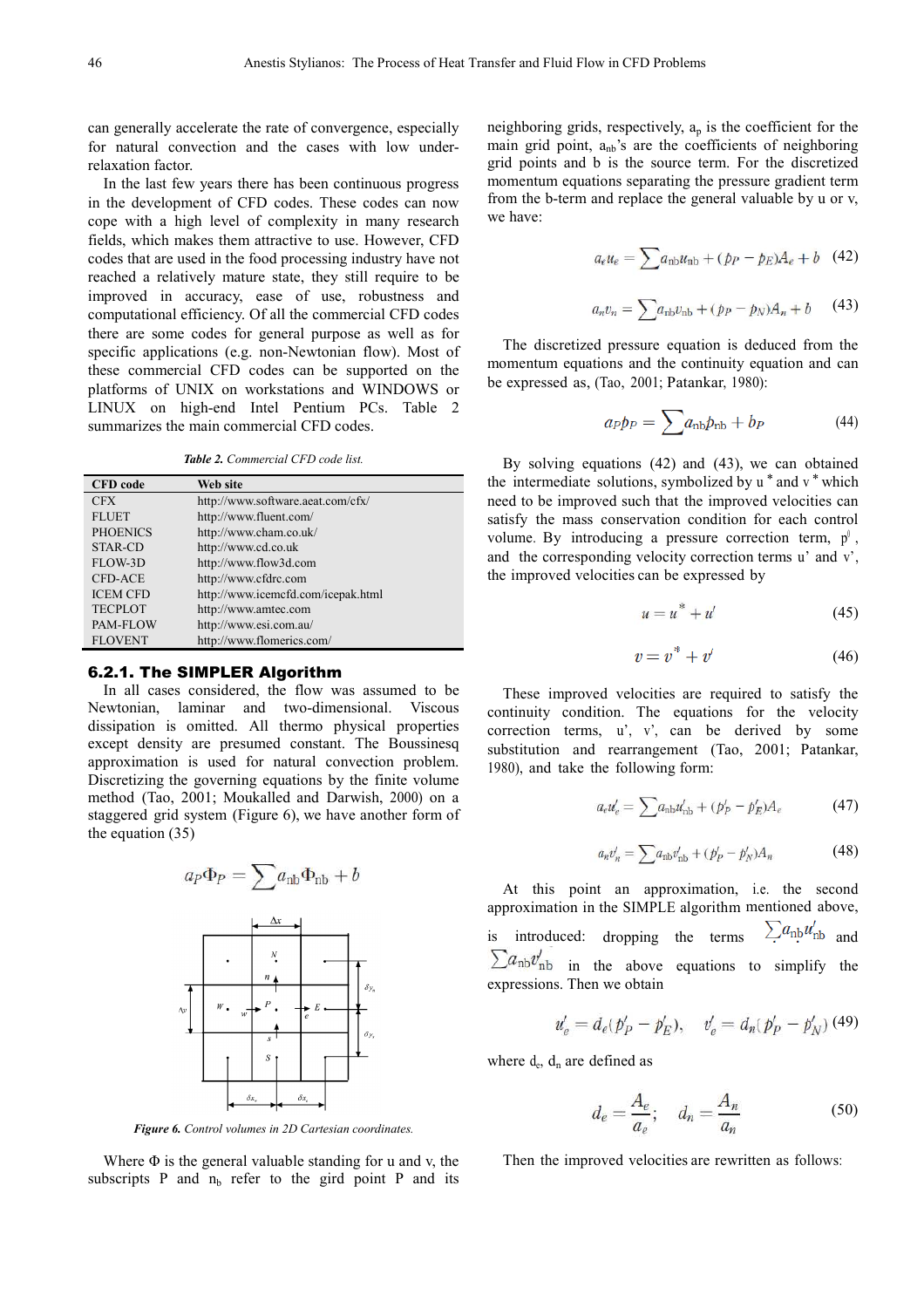$$
u_e = u_e^* + d_e (p'_P - p'_E)
$$
 (51)

$$
v_n = v_n^* + d_n (p_P' - p_N')
$$

Substitution of the improved velocities of equations (50) and (51) into continuity equation, the equation for the pressure correction term is then derived

$$
a_P p'_P = \sum a_{\rm nb} p'_{\rm nb} + b \tag{52}
$$

where

$$
b = (\rho u^* A)_w - (\rho u^* A)_e + (\rho v^* A)_s - (\rho v^* A)_n \quad (53)
$$

In equation (53) the coefficients are the same as those in the equation (16) except the b-term, where the velocities take the values of the previous iteration, rather than the intermediate solutions.

The solution procedure of the SIMPLER algorithm is as follows:

- guess a initial velocity field  $u^0$ ,  $v^0$ ;
- calculate the coefficients of the discretized momentum equations and the pseudo-velocities  $\hat{u}$ and  $\hat{v}$  by following equations:

$$
\hat{u} = \frac{\sum a_{\rm nb} u_{\rm nb}^0 + b}{a_e}; \quad \hat{v} = \frac{\sum a_{\rm nb} v_{\rm nb}^0 + b}{a_n} \qquad (54)
$$

- solve pressure equation to get  $p^*$ ;
- solve the discretized momentum equations with  $p^*$  to get u \* and v \*;
- solve the pressure correction equation to get  $p^{\theta}$ ;
- correct the velocities by equations  $(50)$  and  $(51)$ ;
- solve the discretized equations for other scalar variables if necessary; and
- Return to step 2 until convergence condition is satisfied.

It is to be noted that in the SIMPLER algorithm, the pressure correction term is only used to correct the velocities, but not used to correct the pressure. The pressure correction values are over predicted by solving equation (52), because the effects of the velocity corrections at neighboring grid points are totally neglected. The obtained pressure correction values are appropriate to correct the velocities, but not to pressure values. Since the discretized equations are all solved by iterative method, the solutions of velocities of the current iteration are based on the coefficients and source term determined by the solutions of the last iteration. In particular, the pressure field is solved according to the velocities of the previous iteration, and it is in this aspect that the solved velocity field and the pressure field are not consistent. It is the authors' consideration that the pressure filed may be further revised within the iteration that the consistency between the two fields can be refined.

#### 6.2.2. The SIMPLEC Method

We obtain the following velocity correction equations:

$$
u'_e = d'_e(p'_P - p'_E), \quad v'_e = d'_n(p'_P - p'_N)
$$
 (55)

where

$$
d'_{e} = \frac{A_n}{(a_e - \sum a_{\rm nb})}, \quad d'_n = \frac{A_n}{(a_n - \sum a_{\rm nb})}
$$
(56)

The SIMPLEC algorithm alleviates in some degree the effect of the second approximation in the SIMPLE algorithm. The pressure correction equation in the SIMPLEC algorithm is the same as that in the SIMPLE algorithm except that the d-terms are calculated from equation (50). The solution procedure of the SIMPLEC algorithm is identical to that of SIMPLE (Tao,2001; Patankar, 1980).

#### 6.2.3. The CSIMPLER Algorithm

Now we incorporate the major idea of the SIMPLEC algorithm into the SIMPLER algorithms as follows:

The pressure correction equation of the SIMPLEC is adopted in the SIMPLER algorithm, i.e. the d-terms are calculated from equation (56); the pressure is also corrected after the pressure correction equation is solved:

$$
p = p^* + \alpha_p p' \tag{57}
$$

Where  $a_p$  is the relaxation factor for the pressure correction. When  $a_n < 1$  it is under relaxation of the pressure correction, while  $a_p$ >1 implies the over relaxation. Our practices have shown that over relaxation of the pressure correction term is often useful for the acceleration of the convergence procedure which will be discussed later.

By adopting above two treatments into SIMPLER algorithm and keeping the solution procedures the same, the resulting solution algorithm is called consistent SIMPLER, simplified by CSIMPLER, [Ashraya et al., 2007].

We consider that the introduction of the pressure correction term into the present pressure will improve the coupling between velocity and pressure, hence, may accelerate the convergence of the iterative process. It is to be noted that for any existing code based on the SIMPLER algorithm the implementation of the CSIMPLER algorithm is very simple and easy.

### 7. Conclusion

The objective of this article is to illustrate all steps to find the solution of a heat transfer and fluid flow problem using CFD packages. In order to present them we gave only the necessary information in theoretical fluid dynamics. Searching, we can find may research papers and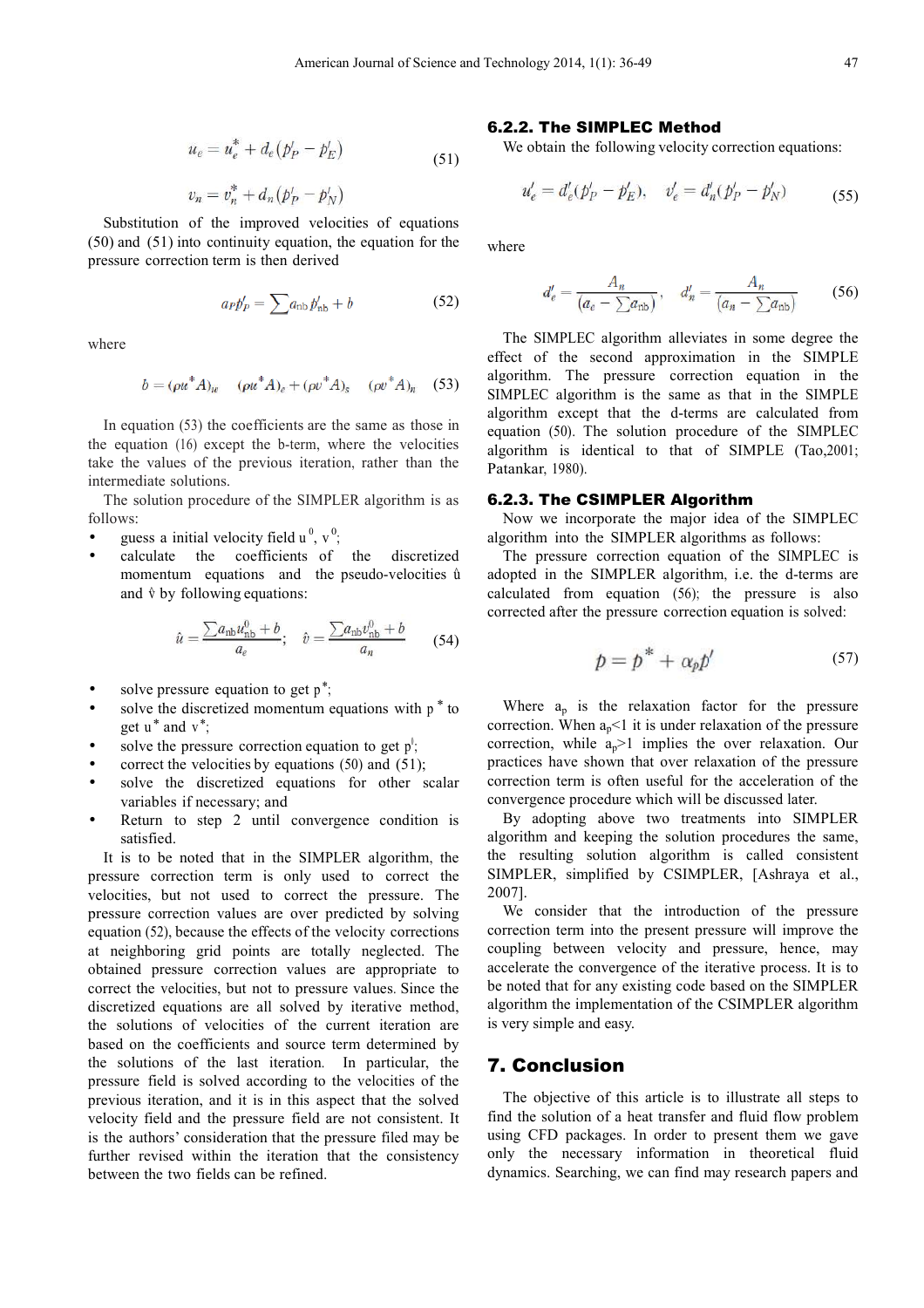books specialize in this area.

### Nomeclature

- g: Acceleration due to gravity  $(m/s^2)$
- k: Thermal conductivity (W/m' K)
- p: Pressure (Pa)
- Pr : Prandtl number
- Re: Reynolds number
- Sc: Schmidt number
- T: Temperature (K)
- t:  $time(s)$
- u,v,w Velocity (m/s)
- Γ: diffusion flux coefficient
- R: rate of chemical generation
- $ρ:$  density (kg/m<sup>3</sup>)
- µ: viscosity (kgm/ms)
- Φ: scalar variable
- ε: dissipation rate of turbulent kinetic energy  $(m^2/s^3)$
- k: turbulent kinetic energy  $(m^2/s^2)$
- $c_1, c_2$  constants in the turbulence model
- cµ, σ<sup>ε</sup> empirical constants
- $c_p$  heat capacity (J/kgr k)
- r volume fraction
- σ Prandtl number
- Subscripts and Superscripts
- eff: Sum of molecular and turbulent contributions
- ref: Reference quantity
- i,j: the three spatial x,y,z direction
- s south
- n north
- e east
- w west
- p center point
- t top
- b bottom

### References

- [1] Acharya S., B.R. Baliga, K. Kari, J.Y. Murthy, C. Prakash and S.P. Vanka. 2007. Pressure based finite volume methods in Computational Fluid dynamics. J. Heat Trasfer, 129(4), pp. 407-424
- [2] Bradshaw P. and T. Cebeci, Engineering Calculation Methods. Academic Press, London (1978).
- [3] Bradshaw P., D. H. Ferris and N. P. Atwell, Calculation of boundary-layer development using the turbulent energy equation. J. Fluid Mech. 28, 593~i16 (1967).
- [4] Bradshaw P., The understanding and prediction of turbulent flow. Aeronaut. J. 76, 403-417 (1972).
- [5] Cebeci T., K. C. Chang and P. Bradshaw, Solution of hyperbolic system of turbulence-model equations by the "Box" scheme. Comput. Meth. appl. Mech. Engng 22, 213- 227 (1980).
- [6] Chatwani, A.U. and Turan, A. (1991), "Improved pressurevelocity coupling algorithm based on global residual norm", Numer. Heat Transfer. Part B, Vol. 20, pp. 115-23.
- Connell, S.D. and Stow, P. (1986), "The pressure correction methods", Comput. Fluids, Vol. 14, pp. 1-10.
- [8] Donaldson C. du P., Calculation of turbulent shear flows for atmospheric and vortex motions. AIAA J. 10, 4-12 (1972).
- [9] Gjesdal, T. and Lossius, M.E.H. (1997), "Comparison of pressure correction smoothers for multigrid solution of incompressible flow", Int. J. Numer. Methods Fluids, Vol. 25, pp. 393-405.
- [10] Gosman A. D., W. M. Pun, A. K. Runchal, D. B. Spalding and M. Wolfshtein, Heat and Mass Transfer in Recirculating Flows. Academic Press, London (1969).
- [11] Hirsch Charles. 2007. Numerical computation of internal and external flows. The fundamentals of Computational Fluid Dynamics. John wiley and Sons Publ. LTd.
- [12] Hoffman Klaus A. and Steve J. Chiang. Computational Fluid Dynamics, volume II. By Engineering Education System, USA, 2000
- [13] Issa, R.I. (1985), "Solution of implicitly discretized fluid flow equation by operator-splitting", J. Comput. Physics, Vol. 62, pp. 40-65.
- [14] Lam G.K.G. and K. Bremhorst. 1981. A modified form of the k-ε model for predicting wall turbulence. ASME, J. Fluids Eng. Vol.103, pp. 456-460
- [15] Launder B. E. and D. B. Spalding, Turbulence models and their applications to the prediction of internal flows. Heat Fluid Flow 2, 43-54 (1972).
- [16] Launder B. E., Stress transport closures--into the third generation. Syrup. Turbulent Shear Flows 3, 259-266 (1982).
- [17] Launder B. E., W. C. Reynolds, W. Rodi, J. Mathieu and D. Jeandel, Turbulence Models and Their Applications, Vol. 2. Eyrolles, Paris (1984).
- [18] Launder; B. E. and Spalding, D. B. (1974). The Numerical Computation of Turbulent Flow, Comp. Methods Appl. Mech. Eng., val. 3, p. 269-289.
- [19] Lee, S.L. and Tzong, R.Y. (1992), "Artificial pressure for pressure-linked equation", Int. J. Heat Mass Transfer, Vol. 35, pp. 2705-16.
- [20] Lekshminarayana B., Turbulence modeling for complex flows. AIAA. paper AIAA-85 1652 (1985).
- [21] Liu X.L., W.Q. Tao and Y.L. He (2005). "A simple method for improving the SIMPLER algorithm for numerical simulations of incompressible fluid flow and heat transfer problems.", Int. J. heat Mass Transfer, vol. 22, no. 8, pp. 921-939
- [22] Lopez-Ramirez S., R.D. Morales, J.A. Romero Serrano. 2000. Numerical simulation of the effects of buoyancy forces and flow control devices on fluid flow and heat transfer phenomena of liquid steel in a tundish. Num. Heat Transf., A, vol.37, pp. 37-69
- [23] Lumley J. L., Computational modeling of turbulent flows. Adv. appl. Mech. 18, 123-176 (1978).
- [24] Lumley J. L., Turbulence modeling. J. Appl. Mech. 50, pp. 1097-1103 (1983).
- [25] Marvin J. G, Turbulence modeling for computational aerodynamics. AIAA J. 21, 941-955 (1983).